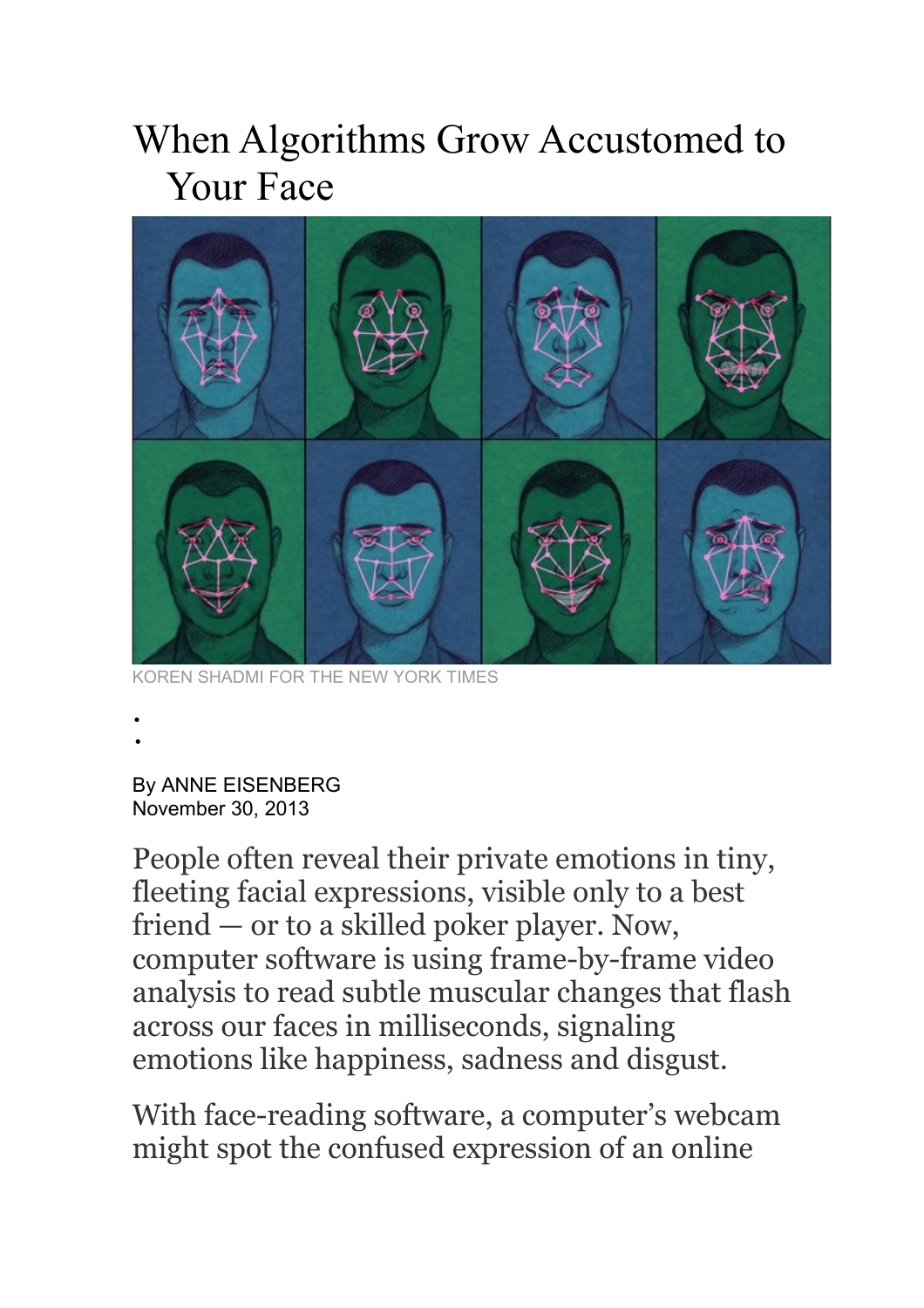student and provide extra tutoring. Or computerbased games with built-in cameras could register how people are reacting to each move in the game and ramp up the pace if they seem bored.

But the rapidly developing technology is far from infallible, and it raises many questions about privacy and surveillance.

Ever since Darwin, scientists have systematically analyzed facial expressions, finding that many of them are universal. Humans are remarkably consistent in the way their noses wrinkle, say, or their eyebrows move as they experience certain emotions. People can be trained to note tiny changes in facial muscles, learning to distinguish common expressions by studying photographs and video. Now computers can be programmed to make those distinctions, too.

Companies in this field include [Affectiva,](http://www.affdex.com/) based in Waltham, Mass., an[dEmotient,](http://www.emotient.com/) based in San Diego. Affectiva used webcams over two and a half years to accumulate and classify about 1.5 billion emotional reactions from people who gave permission to be recorded as they watched streaming video, said Rana el-Kaliouby, the company's co-founder and chief science officer. These recordings served as a database to create the company's face-reading software, which it will offer to mobile software developers starting in mid-January.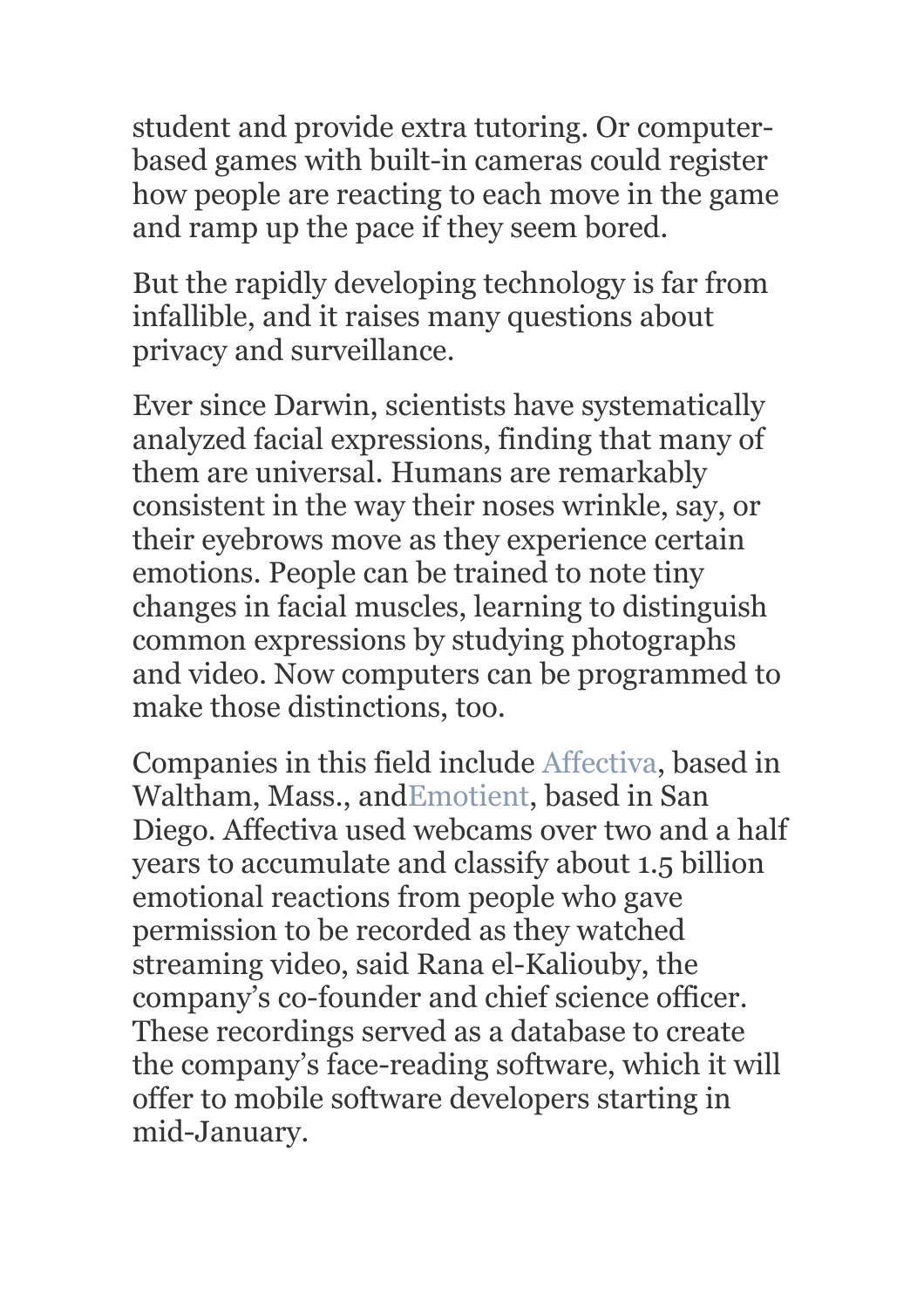The company strongly believes that people should give their consent to be filmed, and it will approve and control all of the apps that emerge from its algorithms, Dr. Kaliouby said.

Face-reading technology may one day be paired with programs that have complementary ways of recognizing emotion, [such as software that](http://www.nytimes.com/2013/10/13/business/in-a-mood-call-center-agents-can-tell.html) [analyzes people's voices,](http://www.nytimes.com/2013/10/13/business/in-a-mood-call-center-agents-can-tell.html) said [Paul Saffo,](http://www.saffo.com/) a technology forecaster. If computers reach the point where they can combine facial coding, voice sensing, gesture tracking and gaze tracking, he said, a less stilted way of interacting with machines will ensue.

For some, this type of technology raises an Orwellian specter. And Affectiva is aware that its face-reading software could stir privacy concerns. But Dr. Kaliouby said that none of the coming apps using its software could record video of people's faces.

"The software uses its algorithms to read your expressions," she said, "but it doesn't store the frames."

So far, the company's algorithms have been used mainly to monitor people's expressions as a way to test ads, movie trailers and television shows in advance. (It is much cheaper to use a program to analyze faces than to hire people who have been trained in face-reading.)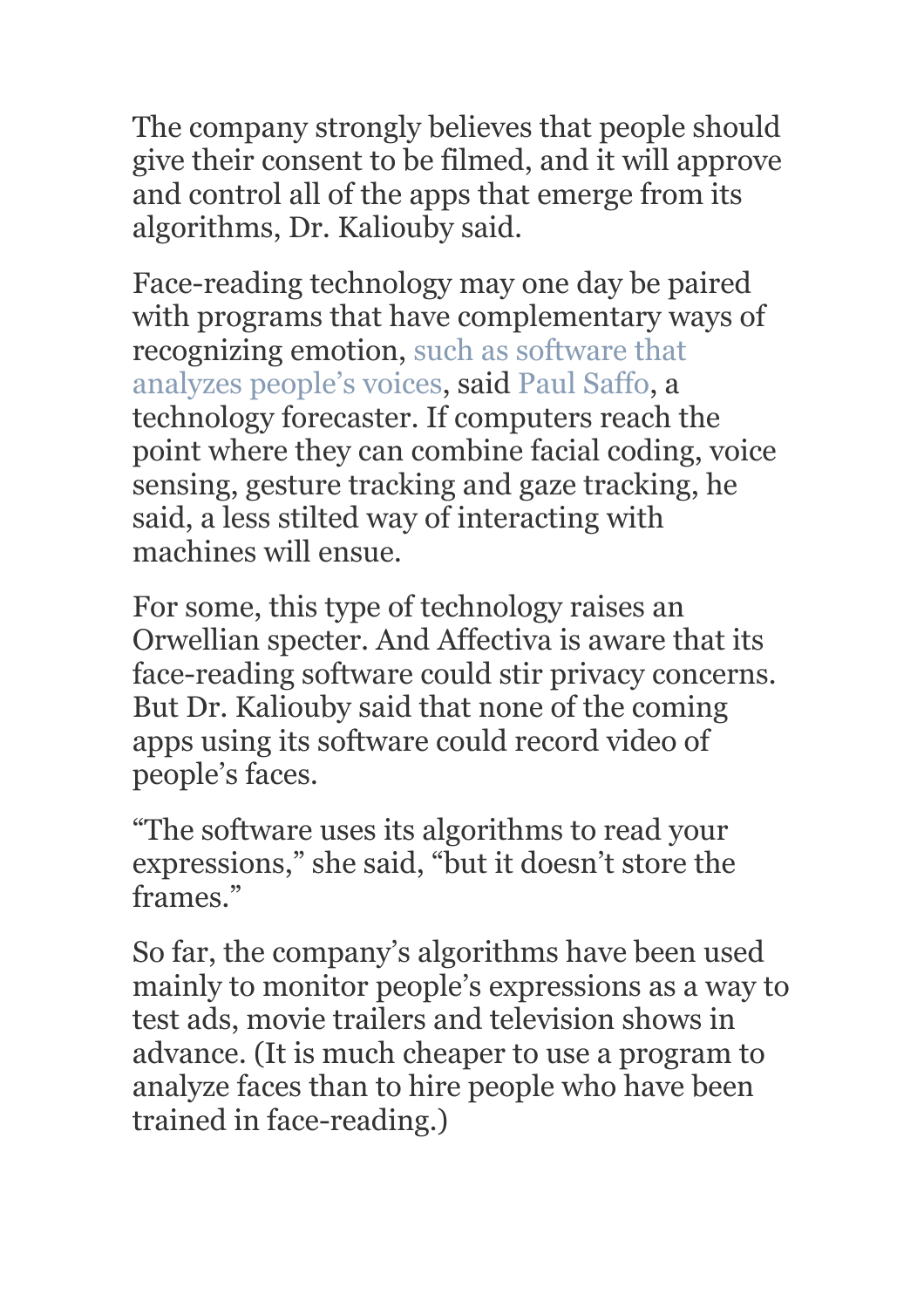Affectiva's clients include Unilever, Mars and Coca-Cola. The advertising research agency [Millward Brown](http://www.millwardbrown.com/Home.aspx) says it has used Affectiva's technology to test about 3,000 ads for clients.

Face-reading software is unlikely to infer precise emotions 100 percent of the time, said Tadas Baltrusaitis, a Ph.D. candidate at the University of Cambridg[ewho has written papers](http://bit.ly/1gppfTF) on the automatic analysis of facial expressions. The algorithms have improved, but "they are not perfect, and probably never will be," he said.

Apps that can respond to facial cues may find wide use in education, gaming, medicine and advertising, said [Winslow Burleson,](http://cidse.engineering.asu.edu/directory/burleson-winslow/) an assistant professor of human-computer interaction at Arizona State University. "Once we can package this facial analysis in small devices and connect to the cloud," he said, "we can provide just-in-time information that will help individuals, moment to moment throughout their lives."

People with autism, who can have a hard time reading facial expressions, may be among the beneficiaries, Dr. Burleson said. By wearing Google Glass or other Internet-connected goggles with cameras, they could get clues to the reactions of the people with whom they were talking — clues that could come via an earpiece as the program translates facial expressions.